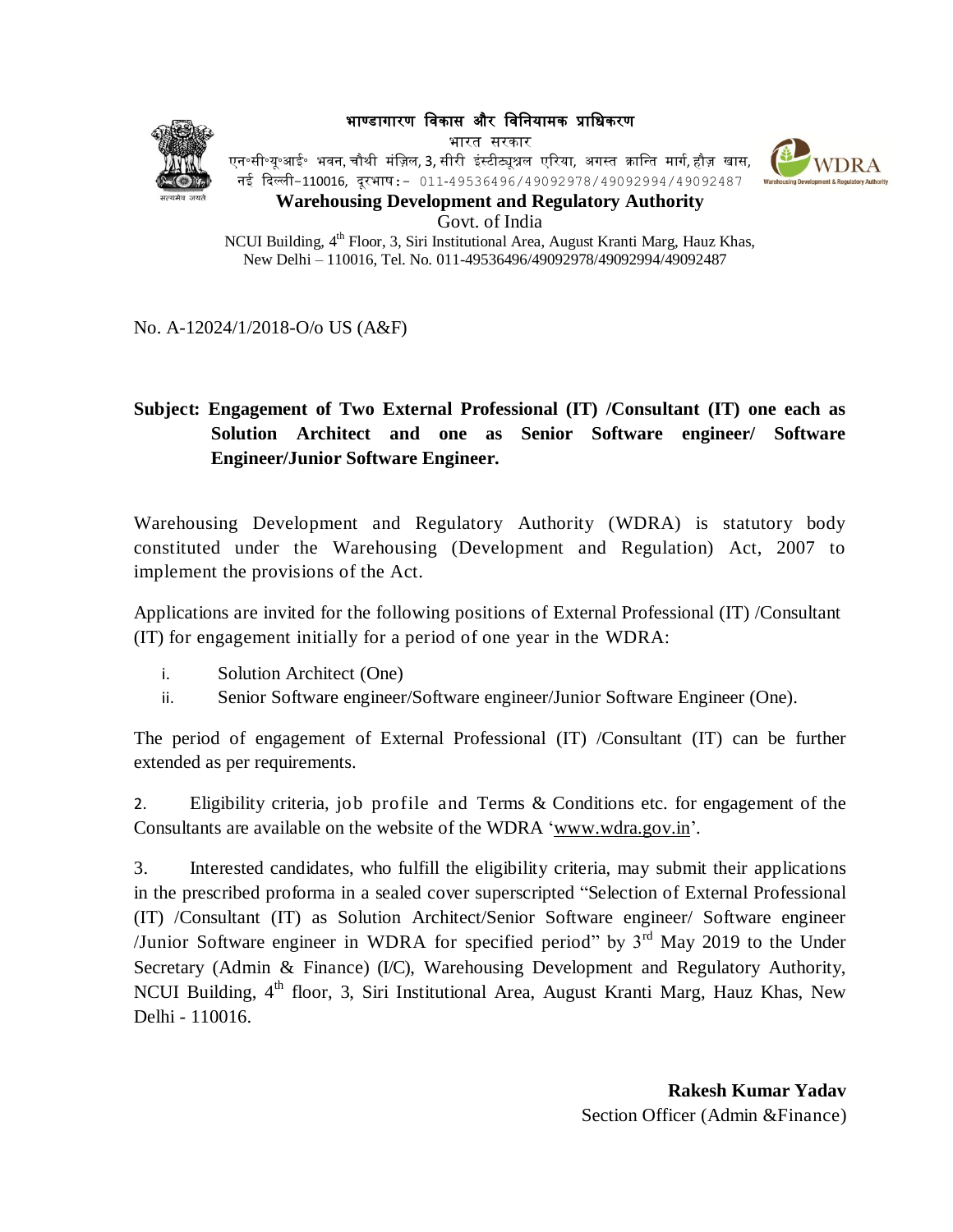**Eligibility Criteria for External Professional (IT) /Consultant (IT) as Solution Architect and Senior Software engineer in WDRA.**

**I. External Professional (IT) /Consultant (IT) - Solution Architect (one).**

## **Eligibility Criteria:**

## **Qualifications and Experience:**

Bachelor degree in Information Technology/Computer Science/Electronics & Communication Engineering from any recognized University or Institute of India or abroad, duly recognised in India Or Master's degree in Computer Applications from any recognized University or Institute of India or abroad, duly recognised in India or equivalent duly recognised in India.

9 to 13 years of experience and minimum of 6 years experience in Liferay development.

The candidate should have domain knowledge and expertise in the following areas as described below:

- (i) Sound understanding of modern web technologies on Liferay platforms, Cloud Computing Web Content Management (WCM) and Enterprise Content Management (ECM).
- (ii) Strong hands-on experience in writing and deploying portlets, extensions, hooks and themes.
- (iii) Building complex themes, portlets, manage configurations, etc.
- (iv) Excellent user interface design and implementation experience in Liferay.
- (v) Preparing training manuals and conducting training of end users on web based applications.
- (vi) Experienced in all phases of software life cycle like requirement analysis, designing, developing, installing, configuring and maintain applications and project documentations.
- (vii) Be able to effectively scope out the work and provide accurate estimates.
- (viii) Understand the business and technical requirements and implement them.
- (ix) Effective result oriented team player with excellent communication and interpersonal skills.
- (x) Excellent and result oriented project leading skill.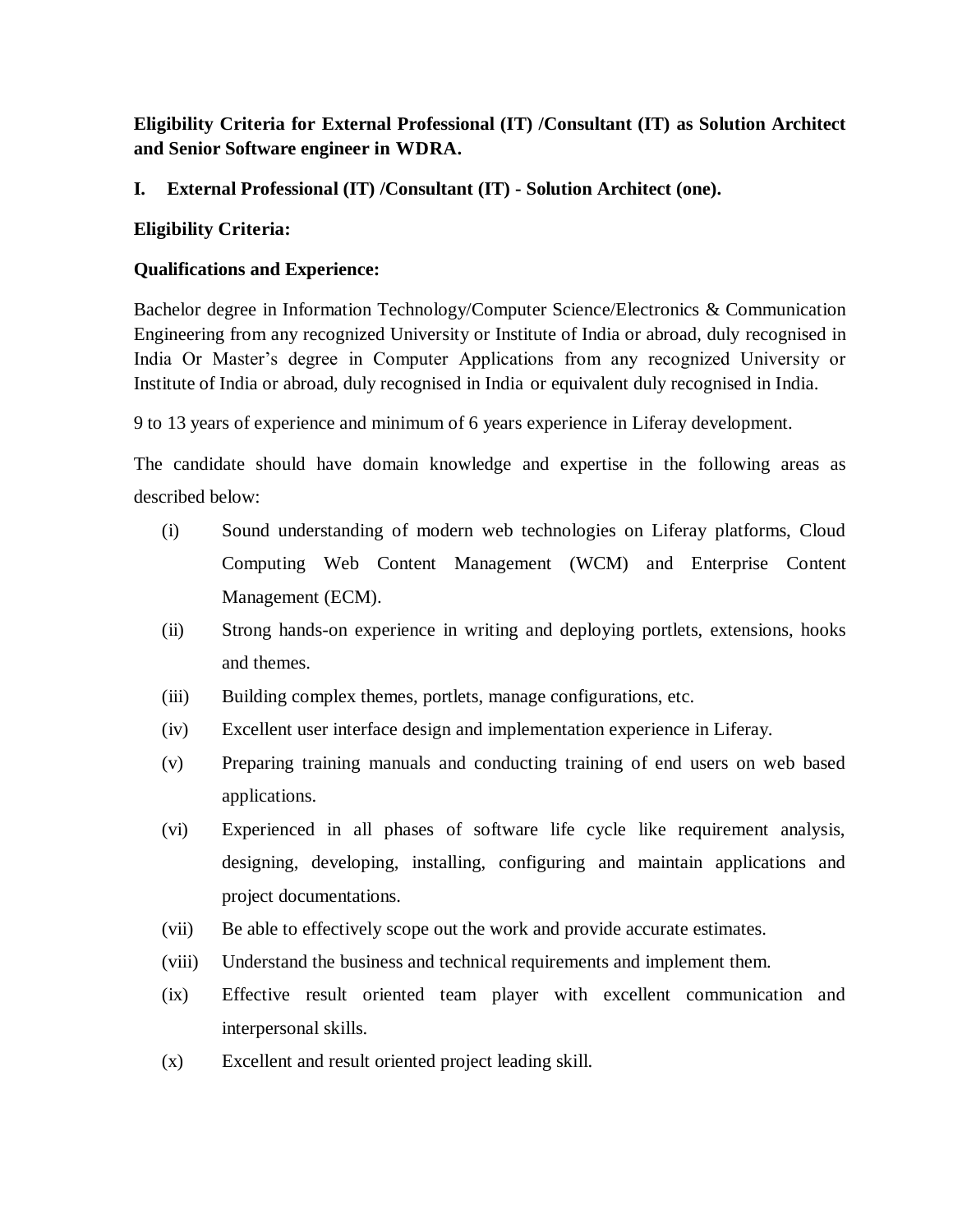## **II. External Professional (IT) /Consultant (IT) – Senior Software engineer/Software engineer/Junior Software Engineer (One).**

### **Eligibility Criteria:-**

Bachelor degree in Information Technology/Computer Science/Electronics & Communication Engineering from any recognised University or Institute of India or abroad, duly recognised in India Or Master's degree in Computer Applications from any recognised University or Institute of India or abroad, duly recognised in India or equivalent duly recognised in India.

Experience:

- a. Senior Software Engineer: 6 to 9 years of experience with minimum of 4 years of experience in Liferay development.
- b. Software Engineer: 3 to 6 Years of experience with minimum of 2 years of experience in Liferay development.
- c. Junior Software Engineer: 1 to 3 years of experience with minimum of 1 year experience in Liferay development.

The candidate should have domain knowledge in the following areas as described below:

- Should be very good in Core Java and J2ee and also have at least 1 to 3 years experience in Liferay above V 6.1 (Depending on the level).
- Knowledge of MCV Frameworks (Struts or Spring MVC) and a sound understanding of database.
- Should have knowledge of hook, ext and theme development in Liferay.
- Web service (SOP/REST) and GIT.
- Should be able to work independently with minimum guidance. Good communication skills for client interactions.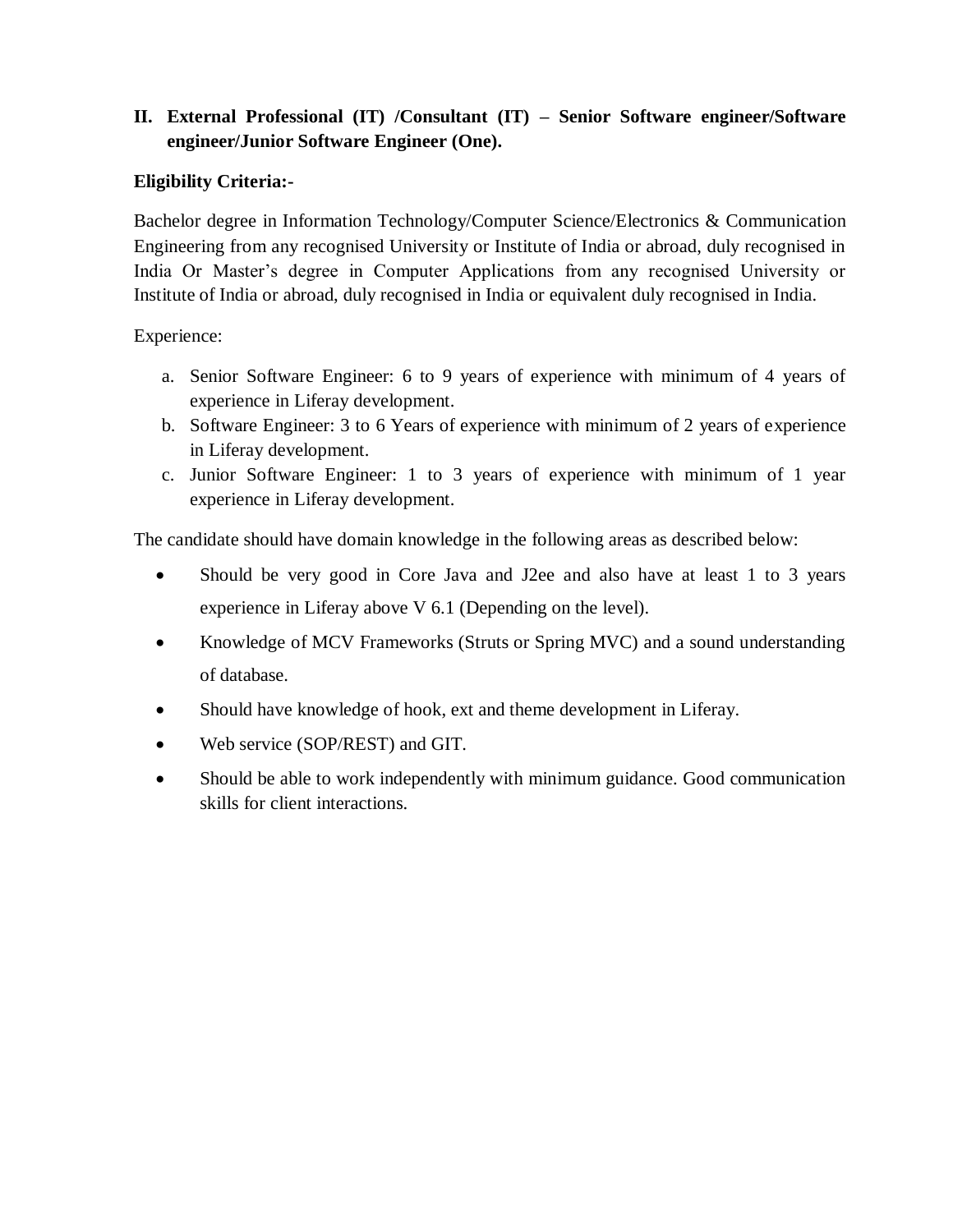## **III. Job Profile for External Professional (IT) /Consultant (IT) viz. Solution Architect and Senior Software engineer/Software engineer/Junior Software Engineer.**

Selected candidates should have the following and will be required to handle the following works:

Solution architect and Software engineer will work on LifeRay platform (LifeRay ecosystem tools and technology) to develop, implement and maintain the WDRA portal and Grievance &Redressal applications. They will also integrate the solution with SMS Gateway, Email, Payment Gateway, Digital Signature and Aadhaar (AUA)and maintain the integrated solution.

## **1. Solution Architect**

- Create, implement and maintain the overall solution architecture and design in High Availability/ Cluster environment
- Design the user interface (UI) for WDRA portal and Grievance &Redressal applications
- Supervise and guide the team for development of various components of WDRA portal and Grievance &Redressal applications
- Maintain the source code in central repository
- Integrate various developed components together and also other  $3<sup>rd</sup>$  party solutions like SMS Gateway, Email, Payment Gateway, Digital Signature and Aadhaar (AUA)
- Supervise and support the testing team for system/ integration testing of the portal solution
- Perform impact analysis of change requests and make changes in design, if needed
- Plan & assign task to software engineer for changes in codes to implement change requests
- Deploy and manage the continuous releases of WDRA portal and Grievance &Redressal applications
- Any other work as decided by the Authority

## **2. Senior Software Engineer / Software Engineer /Junior Software Engineer**

- Develop various components of the solution as per SRS requirements
- Perform the unit testing
- Make changes in code under the guidance of solution architect for implementing the change requests
- Any other work as decided by the Authority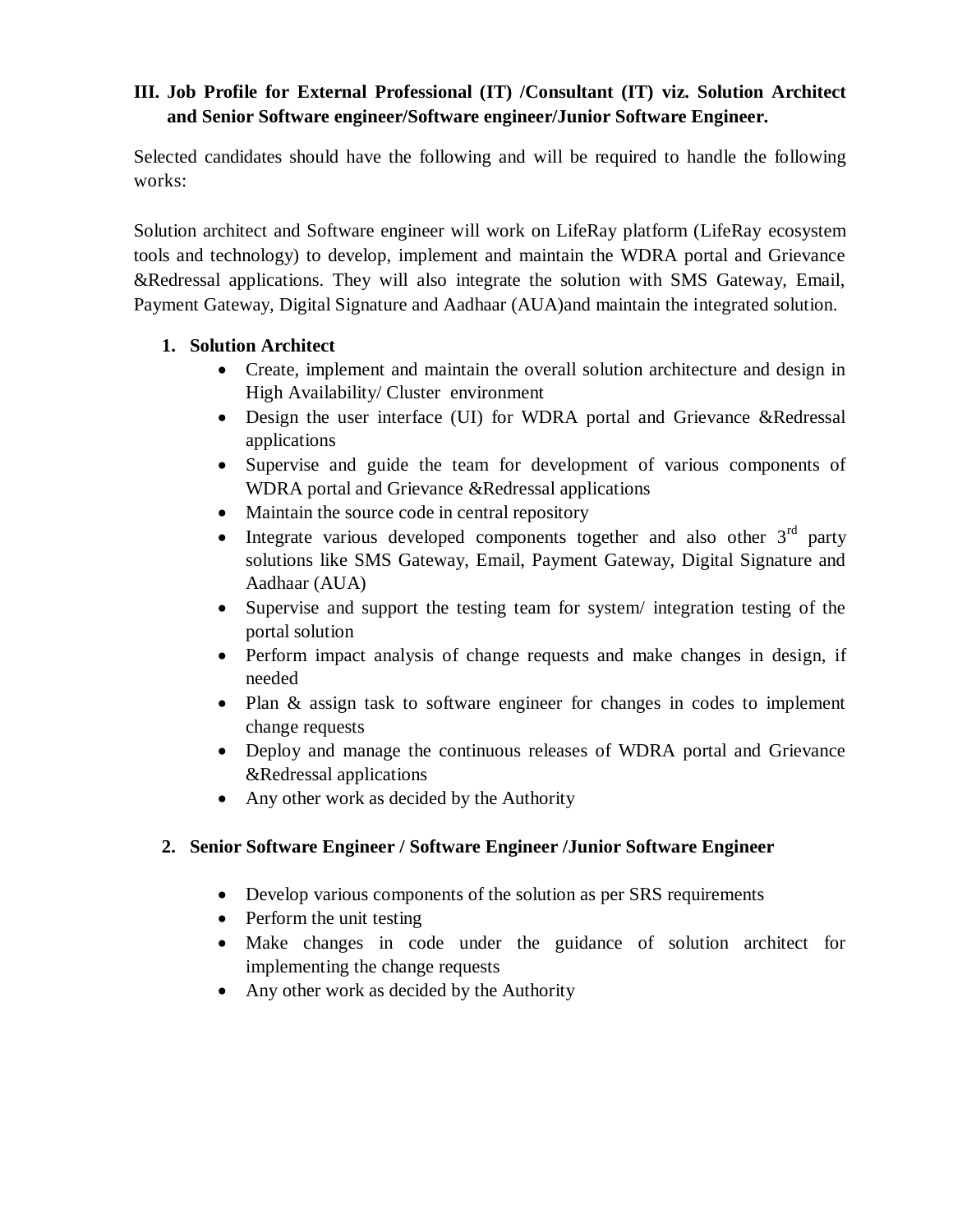**Terms & Conditions for** External Professional (IT) /Consultant (IT) **as Solution Architect and Senior Software engineer/ Software Engineer / Junior Software Engineer in WDRA.**

- i. Working in WDRA: External Professional (IT) /Consultant (IT) are engaged on full time basis and will not be permitted to take up any other assignment outside WDRA.
- ii. Fee:-The maximum amount of monthly consolidated fee payable to the External Professional (IT) /Consultant (IT) shall be decided keeping in view the work experience of the candidate which may range from Rs. 70,000/- to Rs.1,50,000/-.No other allowance shall be payable.The Authority may consider higher remuneration in deserving cases only.
- iii. Tax Deduction at Source: The income tax shall be deducted at source at the prescribed rate. Payment of othertaxes, if applicable, shall be the responsibility of the IT Experts.
- iv. Leave: The External Professional (IT) /Consultant (IT) shall be eligible for casual leave for eight days, as is the admissibility of the Government employees at present in a calendar year on pro-rata basis. Remuneration shall not be payable in case the IT Experts remains absent beyond the number of entitled leave in a year. Unavailed leave at the end of a calendar year cannot be carried forward to the next calendar year. The WDRA would be free to terminate the services in case of a IT Expert if he / she remains absent for more than 15 days beyond the entitled leave in a calendar year.
- v. TA / DA: No TA/ DA shall be admissible for joining the assignment or on its completion. However, External Professional (IT) /Consultant (IT) shall be allowed TA/DA for their travel inside the country in connection with the official duty to be decided by WDRA.
- vi. Professional liability: -The External Professional (IT) /Consultant (IT) shall carryout his /her assignment with due diligence and sincerity as expected of a Government Servant. The WDRA may prescribe liabilities depending on the requirement in each case without any restrictions on the IT Expert's liability.
- vii. Confidentiality of data and documents: The data and information collected as well as the deliverables produced for the Authority shall be the property of the Authority. No External Professional (IT) /Consultant (IT) shall utilize or publish or disclose or part with any data or statistics or proceeding or information collected for the purpose of the assignment for the Authority, to any third party, without the express written sanction of the Competent Authority. The External Professional (IT) /Consultant (IT) shall be bound to hand over the entire set of records of assignment to the Authority before the expiry of the engagement period and before the final payment is released by the Authority.
- viii. The duly completed application in prescribed proforma at Annexure-I should reach to this office within a period of 30 days from the date of issue of publication. The application should be submitted with the necessary documents containing copies of certificates relating to the eligibility criteria and experience.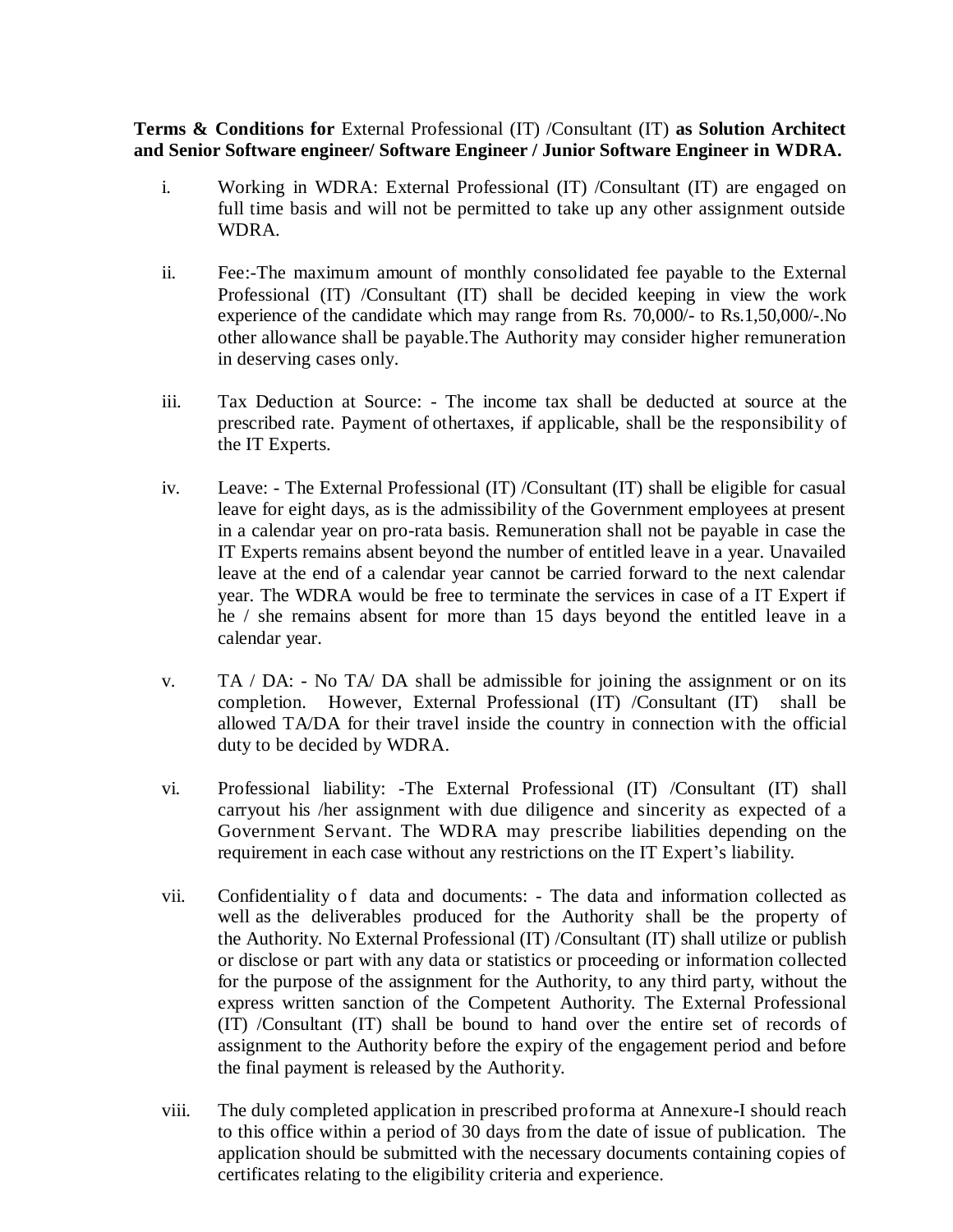ix. All the External Professional (IT) /Consultant (IT) shall enter into an agreement with the WDRA, the format of which is given at Annexure-II.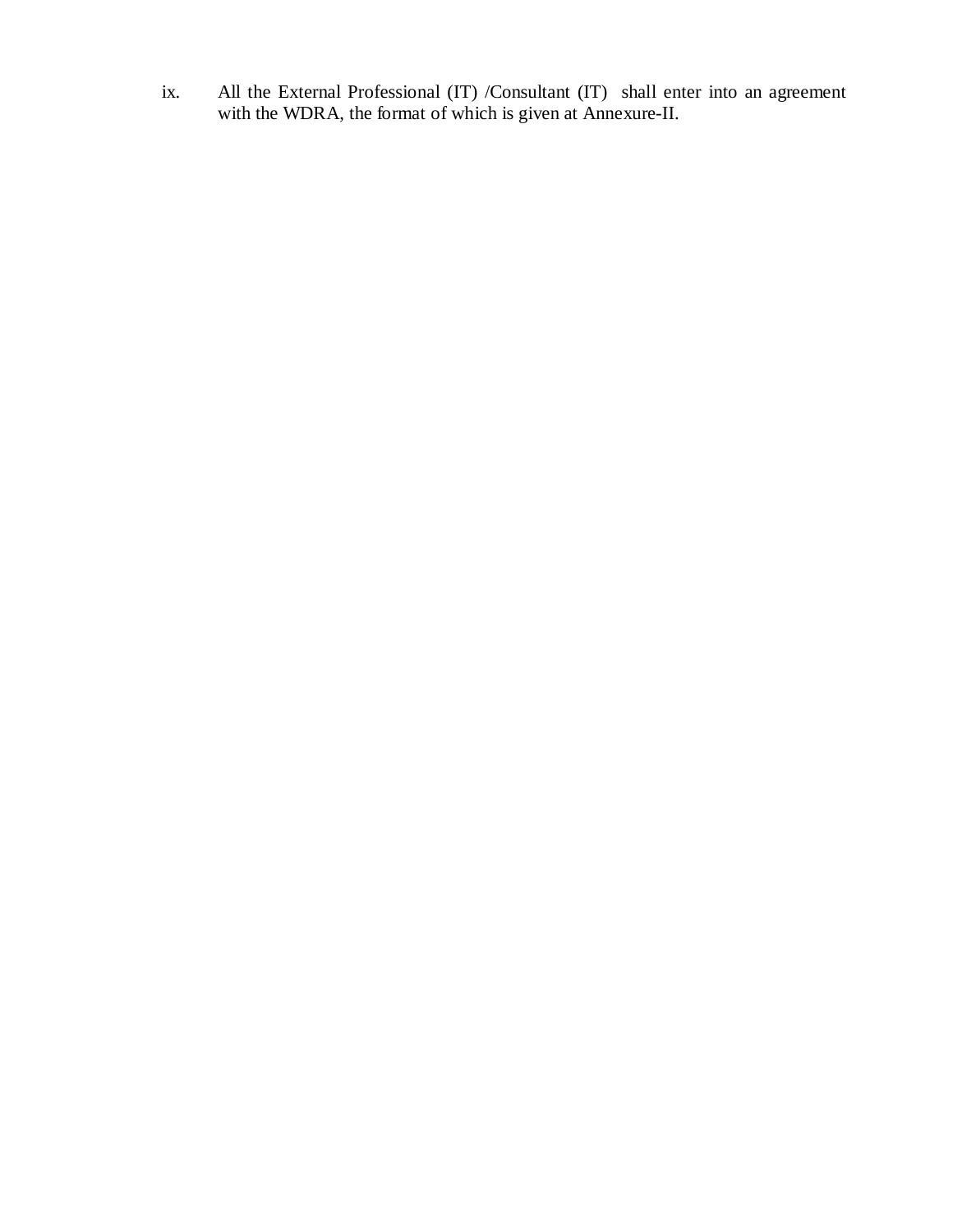#### **Annexure–I**

## **Warehousing Development and Regulatory Authority**

Proforma for Application for Engagement of External Professional (IT) /Consultant (IT) in **WDRA for a specified period.**

| 1. |                                                  |                                                |                                                             |     |      |
|----|--------------------------------------------------|------------------------------------------------|-------------------------------------------------------------|-----|------|
|    | (a) Name (in Block letters) : $\frac{1}{1}$      |                                                |                                                             |     |      |
|    | (b) Level applied                                | <u> : _ _ _ _ _ _ _ _ _ _ _</u>                |                                                             |     |      |
|    | (c) Present Office Address (with Tel No.):       |                                                |                                                             |     |      |
|    | (d) Residential                                  | Address                                        | (with                                                       | Tel | No.) |
|    |                                                  |                                                |                                                             |     |      |
|    | (e) Email Address                                |                                                | $\mathbf{L}$ . The contract of the contract of $\mathbf{L}$ |     |      |
|    | (f) Gender (Male/Female)                         | $\mathbf{1}$ and $\mathbf{1}$ and $\mathbf{1}$ |                                                             |     |      |
| 2. |                                                  |                                                |                                                             |     |      |
|    | /Age as on last date for receipt of application: |                                                |                                                             |     |      |
|    |                                                  |                                                |                                                             |     |      |

3. Educational Qualification (Graduation onward):

| Exam Passed   University/Instt./   Year<br>Board | Passing | of Duration<br>Course | of Subjects | <b>Marks</b><br>obtained $(\% )$ |
|--------------------------------------------------|---------|-----------------------|-------------|----------------------------------|
|                                                  |         |                       |             |                                  |
|                                                  |         |                       |             |                                  |

4. Details of employment/experience in chronological order (if needed, enclose a separate sheet duly authenticated by your signature in the format below):

| Office/Instt./ $Org.$ | Post Held   Period |      |    |      |      | Area of Nature of Remarks |
|-----------------------|--------------------|------|----|------|------|---------------------------|
|                       |                    |      |    | work | work |                           |
|                       |                    | From | To |      |      |                           |
|                       |                    |      |    |      |      |                           |
|                       |                    |      |    |      |      |                           |

5. Total period of experience in the field of IT (in years) and experience in the field required in WDRA as per this advertisement: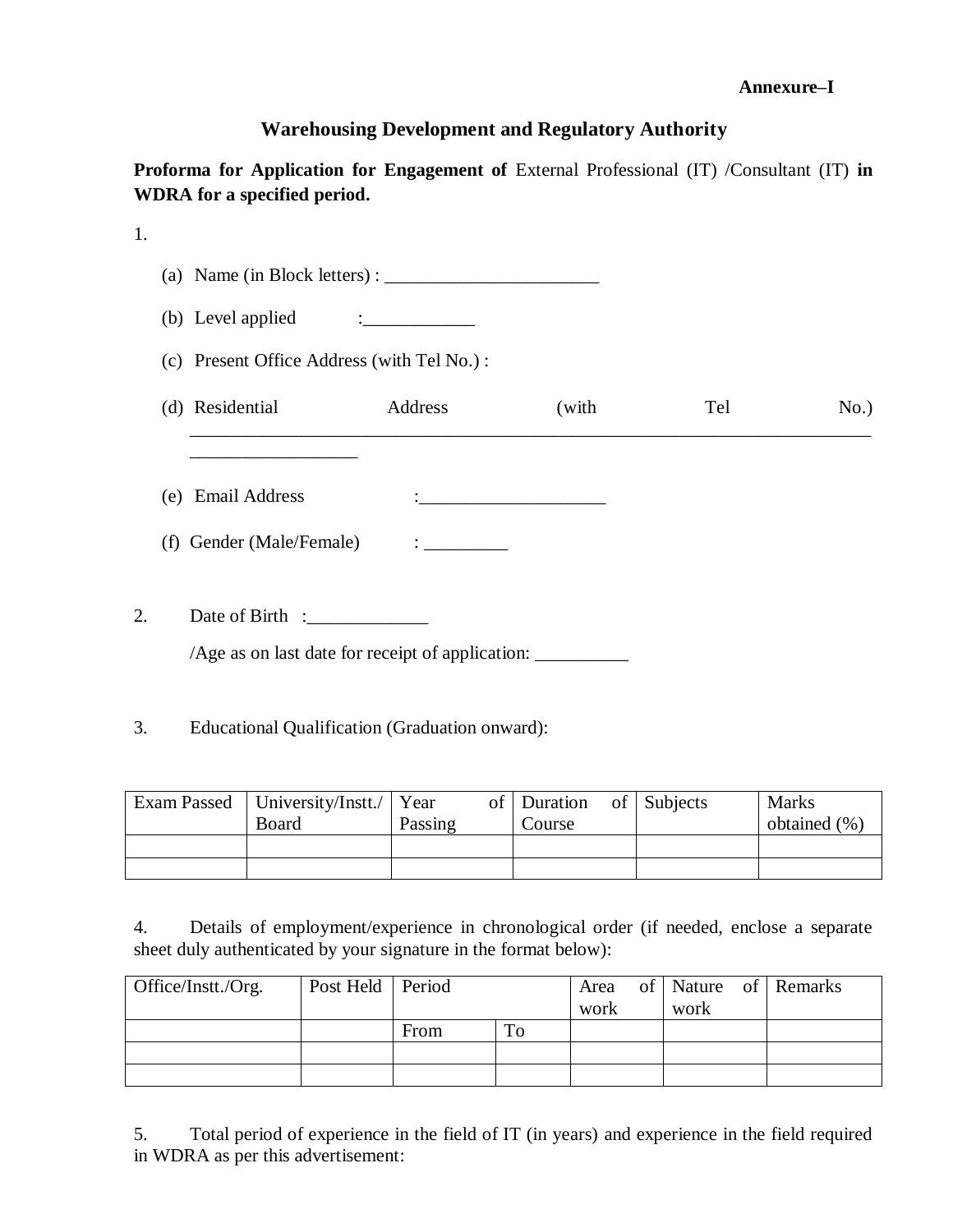- 6. Total period of experience in the field of IT in Govt of India (for Level-III):
- 7. Details of training undergone, if any:
- 8. Any other relevant information, which you want to furnish:

9. Please state briefly how you find yourself best suitable for the post applied for (Separate sheet may be attached)

#### Declaration:

I declare that the information provided by me is true and verified. If any point of time it is found to be incorrect, the Authority is free to take any action as per the rules, regulations, etc. of the Authority.

I declare that I have not been convicted by any court of law.

Date:

(Signature of Applicant)

Place: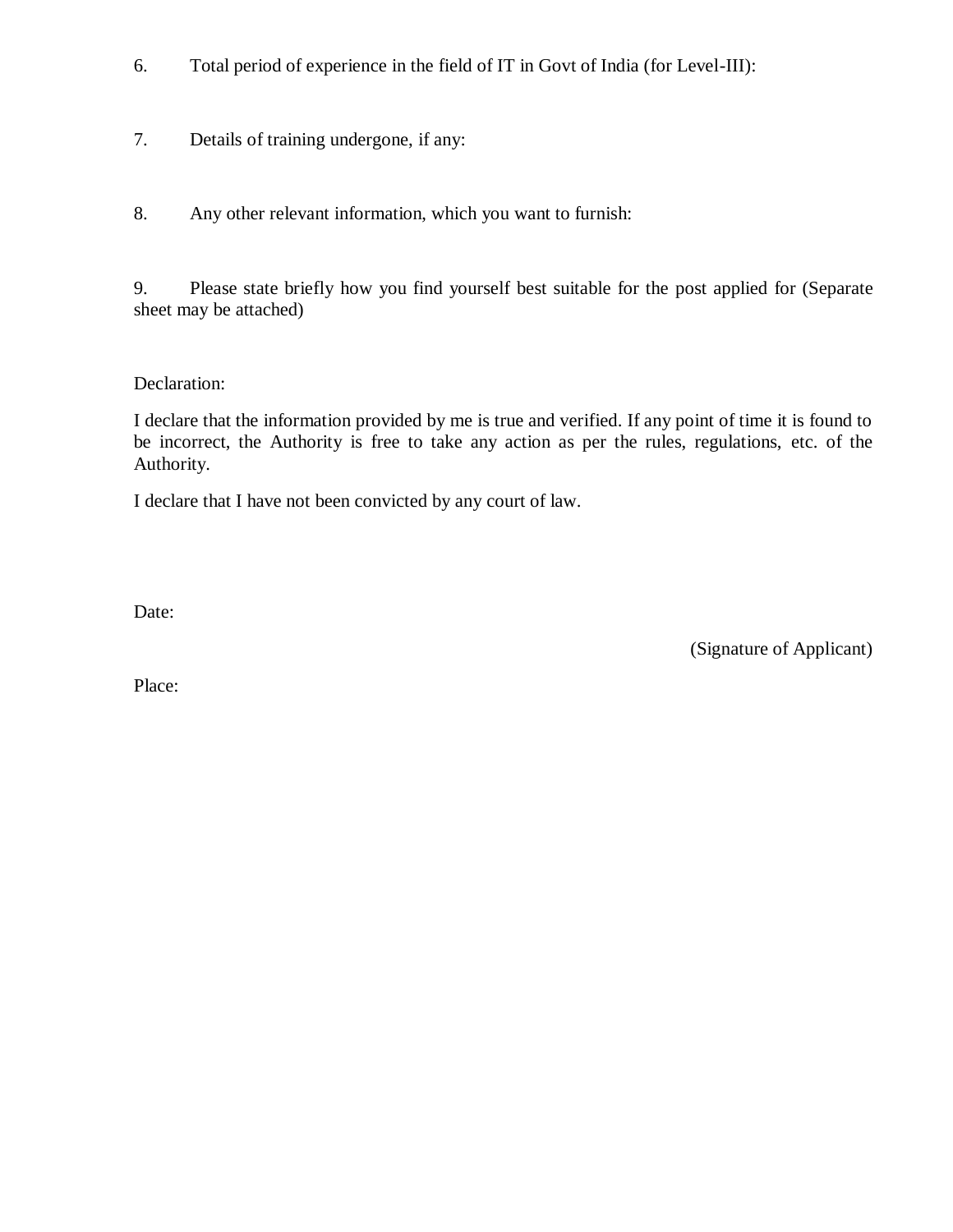#### **Annexure-II**

#### **AGREEMENT**

(To be executed on non-judicial Stamp Paper of Rs.100/- and attested by Notary Public)

This Agreement is made this \_\_\_\_\_day of \_\_\_\_\_\_, 20\_\_\_, by and between Warehousing Development and Regulatory Authority and  $(the "Consultant (IT)").$ 

WHEREAS, the Consultant (IT), as a non-official in the WDRA, is permitted to perform limited services for WDRA, subject to the terms and conditions of Consultant's employment relationship with WDRA;

AND WHEREAS, the WDRA desires that the Consultant provides advice and assistance to the Authority in his/her area of expertise;

AND WHEREAS, the Consultant desires to provide such advice and assistance to the Authority under the terms and conditions of this Agreement;

NOW, THEREFORE, the Consultant hereby agrees to the following Terms and Conditions for engagement as Consultant (IT) in WDRA.

The Consultant shall carry out the work related to his/her job requirement and assigned by the WDRA.

Consultant shall not take up any other assignment of any nature outside WDRA during the period of engagement by WDRA.

Consultant shall not undertake any work which involves entering into financial commitments to exercise powers on matters which are likely to bind the Authority.

Consultant shall serve WDRA for a period of one year or more as per orders issued by WDRA from time-to-time.

The agreement shall automatically stand terminated at the end of the period unless extended by WDRA on thesame terms and conditions byissuing afresh order(s) thereof.

Notwithstanding anything noted above the assignment shall be Job profile based for a period for the specified works therein, unless the same is ordered by Authority.

Consultant should maintain confidentiality of the work carried out by them inWDRA.

Consultant shall not divulge WDRA information to any third parties that they may acquire in the course of their work.

Consultant shall execute and perform the works assigned to them with due diligence, sincerity and according to the best of their intelligence, skill and ability for all such work/assignment as WDRA will require them to do in such capacity.

The Consultant, at all times, shall conduct himself / herself and behave honestly, faithfully and properly in the course of discharge of their duties and as necessary or maintaining office decorum and office protocols.